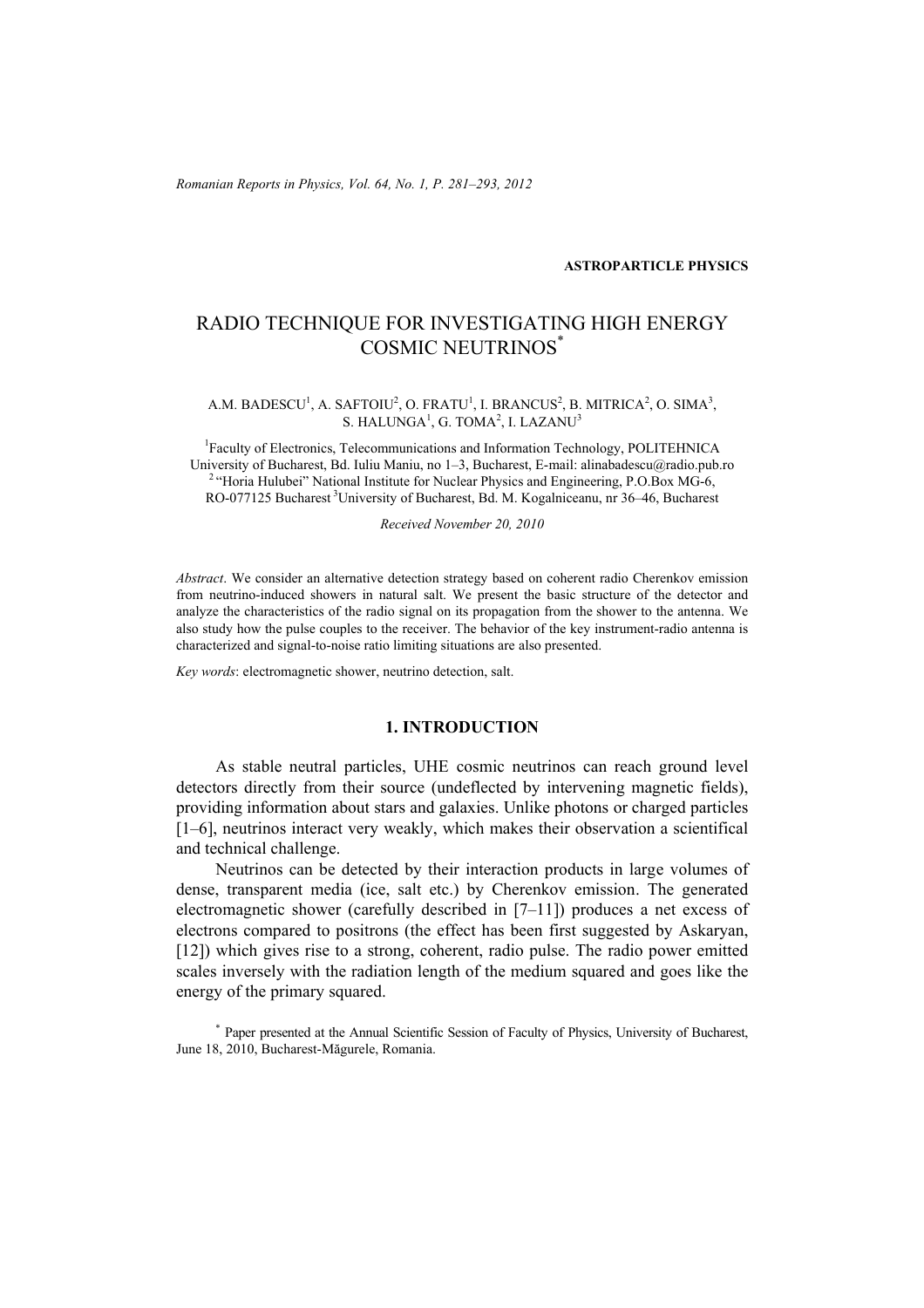Antarctic ice has been the focus of studies for this goal for several years now by the Radio Ice Cherenkov Experiment (RICE) [13], the Antarctic Impulsive Transient Antenna (ANITA) [14] and future Askaryan Radio Array (ARA) [15]. A limit at extremely high neutrino energies has been reported via Fast On-orbit Recording of Transient Events (FORTE) satellite observations of the Greenland ice sheet [16]. There is also another class of experiments searching for Cherenkov emission from UHE neutrinos by neutrino interactions with the lunar regolith-Goldstone Lunar Ultra high energy neutrino Experiment (GLUE) [17].

Recent efforts have concentrated on detection in Salt domes-SAlt bed Shower Array (SALSA) [18]. Salt appears to be even more promising than ice because of the advantage of greater accessibility [19] and the higher density of the mediumwhich decreases the length of the shower [20].

This is the reason why we are investigating here the possibility to build a large-scale neutrino telescope for detection of UHE cosmic neutrinos in a Romanian salt dome.

We start in Section 1 by presenting some aspects regarding the geometry of the detector and introduce a parameterization of the electric field in order to avoid its time-consuming calculation with the GEANT4 program. The following section analyzes briefly propagation in lossy dielectric media.

Determination of the absolute measured field strength of the showers requires that the antenna effective area, spectral response, coupling efficiency, and angular response all be included in converting the measured voltages to field strengths in the detection medium. These topics are treated in Section 3 and problems concerning signal to noise ratio and energy thresholds are discussed in Section 4. Last section summarizes the results and presents further work.

# **2. GEOMETRY OF THE DETECTOR AND FIELD PARAMETRIZATION**

Because of the large volume and high sensitivities involved, equipment will be configured in multiple radio stations (RS) deployed in a 3D grid. Each RS will include two vertical polarization antennas and two horizontal polarization ones. A pair of antennas (horizontal and vertical polarization), can detect the strengths of electrical field and find its possible direction.

The distance between antennas (operating at hundreds of MHz) should be around 2 m in order to avoid mutual coupling. Each receiving antenna is followed by a notch filter to eliminate the noise, a bandpass filter to select the spectral components, and two low noise amplifiers. The output is recorded in a control center.

Each RS should also incorporate a transmitting antenna for calibration that can be also used for increasing the signal to noise ratio (SNR) and for point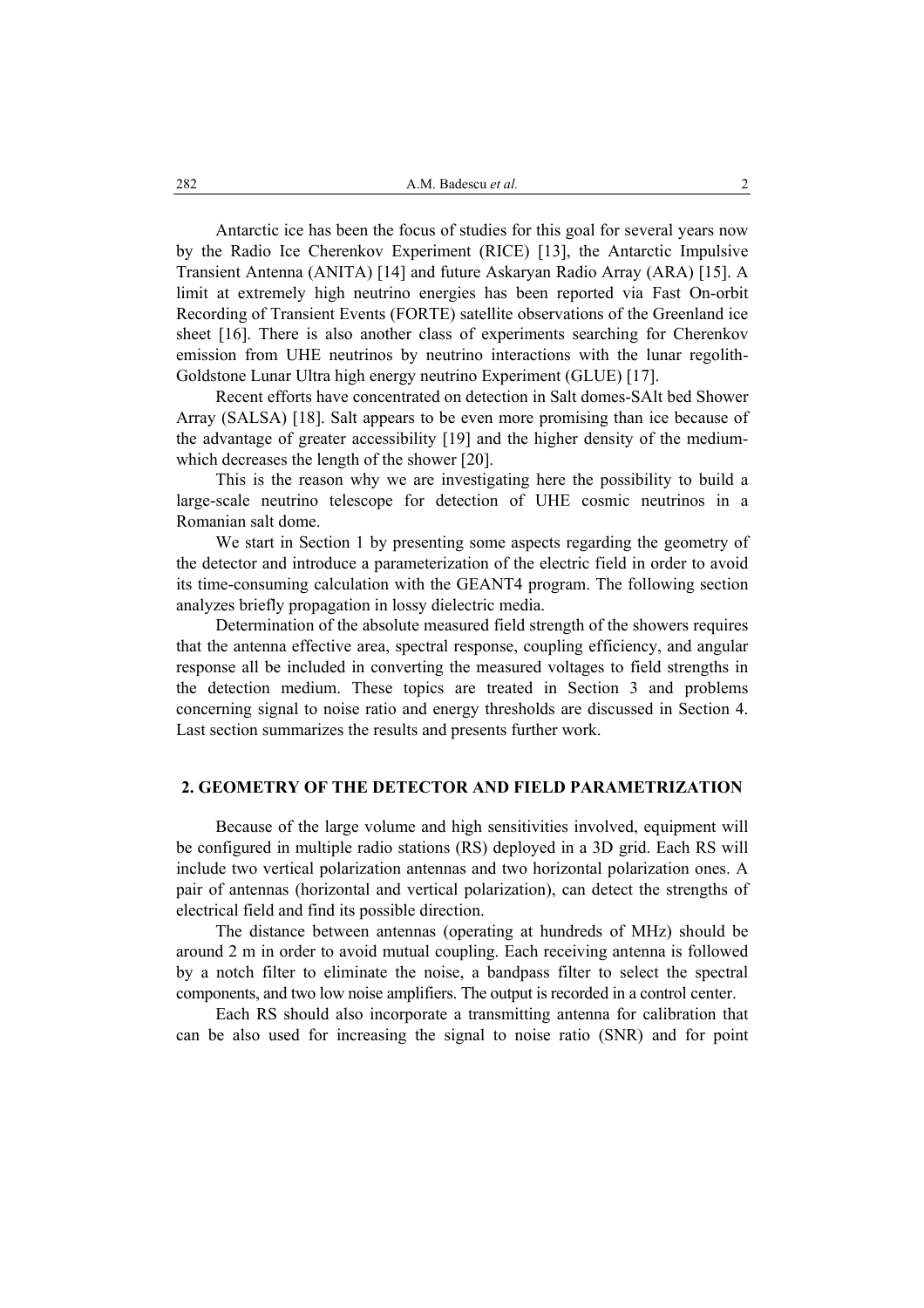positioning. More to that, cables should be added (for powering, communications and mechanical sustain).

The control center must include devices for hardware triggering, digitization and modulation. The signals from the four receiving antennas are multiplexed and transmitted to surface for further processing. Software triggering is used for elimination of false events. In the end, signals from all antennas are correlated for event reconstruction.

Following [13], [18] and [21], the detector configuration consists of boreholed strings with multiple RS. The pulse generated by the shower is a ringshaped structure that propagates along the surface of a cone defined by the Cherenkov angle for the medium. On its way it meets the RSs that measure its characteristics. All collected data from all antennas is used to fit the energy and direction of the primary particle.

The RS spacing and also the distance between strings is given by the minimum neutrino energy to be detected, structure of the shower (given by the neutrino type) and the height of the dome. For best performances other factors should be included in optimization programs, like: antenna characteristics, medium properties, signal to noise ratio etc. A symmetrical structure in the *xOy* plane would decrease the processing time.

In order to evaluate the capabilities and potential of the planned experiment to look for neutrinos, one needs a good understanding and comprehensive characterization of the dependence of the radio signal on frequency and observation angle in the media.

Many of the observables of the electric field (*E*-field) spectrum emitted by an electromagnetic shower developing in a dense media, scale to a few percent level with several properties of the media, such as density ( $\rho$ ), radiation length  $(X_0)$ , Moliere radius  $(R_M)$ , critical energy  $(E_C)$ , and index of refraction  $(n)$ . Due to that, we will consider a parameterization of the coherent radio pulses from showers [10] that allows us to predict their properties without performing time-consuming Monte Carlo GEANT4 simulations. The parameterization has been derived in the far-field (Fraunhofer) zone. The condition for far-field response are met for a maximum frequency around 10GHz [25].

The E-field spectrum at the Cherenkov angle can be parameterized with the expression [10]:

$$
R\left|E(f, R, \theta_c)\right| = 3.2 \times 10^{-16} \frac{E_0}{E_c} \frac{X_0}{\rho} \frac{f}{1MHz} \frac{\sin \theta_c}{1 + \left(f / f_R\right)^{1.27}},\tag{1}
$$

where for salt,  $X_0 = 22.16 \text{ g} \cdot \text{cm}^2$ ,  $\rho = 2.05 \text{ g} \cdot \text{cm}^3$ ,  $E_c = 38.5 \text{ MeV}$  and the turnover frequency due to the lateral spread of the shower is  $f_r = 1.7083$  GHz.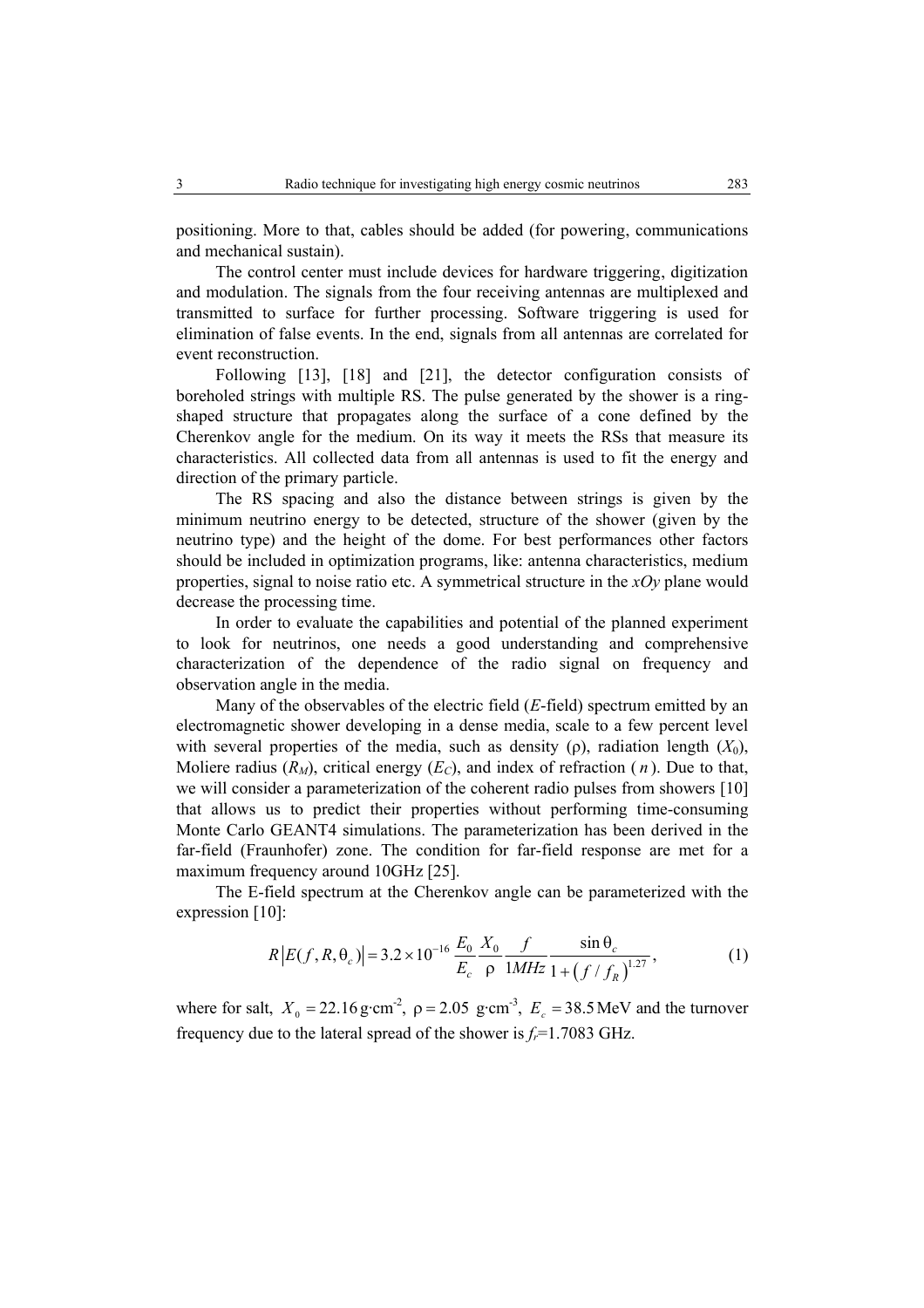The field is decreasing linearly with the distance between the shower and antenna and increasing with the operating frequency.

At this point we should mention that [23] found a different parameterization for the electric field:

$$
R|E(f, R, \theta_C)| = 0.52 \times 2.53 \times 10^{-7} \frac{E_0}{1 \text{TeV}} \frac{f}{f_0} \frac{1}{1 + (f/f_1)^{1.44}},\tag{2}
$$

where  $f_0$ =1.15GHz and  $f_1$ =2.86GHz. The difference between the two parameterizations is presented in Figure 1. It can be noticed that it becomes significant around 10GHz-which will not be the case of our study. In the figure we have also presented the *E*-field at an observation angle of 90 deg. (more details about its calculation can be found in [10]). One can notice that the maximum field value at the Cherenkov angle is achieved for an observation frequency around 1GHz. For different observation angles, the maximum occurs at lower frequencies.

Throughout the rest of this paper we will continue with the parameterization in [10].

The width of the angular distribution of the *E*-field around the Cherenkov angle scales as:

$$
\Delta \theta = \frac{c}{f} \frac{\rho}{14.95 X_0} \frac{1}{\sqrt{n^2 - 1}},
$$
\n(3)

where the refraction index was fixed to  $n = 2.45$ .

It can be seen that width of the pulse rises as the operating frequency decreases, making lower frequencies more appropriate for detection of radio pulses.

The angular distribution of the pulse around the Cherenkov angle can be parameterized by a Gaussian peak modulated by a  $sin \theta$  which accounts for the angular behavior in the fully coherent region:

$$
|E(f, R, \theta)| = |E(f, R, \theta_C)| [\sin \theta / \sin \theta_C] \exp \left( -((\theta - \theta_C) / \Delta \theta)^2 \right).
$$
 (4)

This can be noticed in Fig. 2, where we have presented the observation angles that allow a threshold of  $10^{-8}$  mV/MHz for the E-field generated by a 10TeV particle. The higher frequency (1GHz) is much more restrictive in the sense that the field drops very fast with the observation angle if it is not close to the Cherenkov one.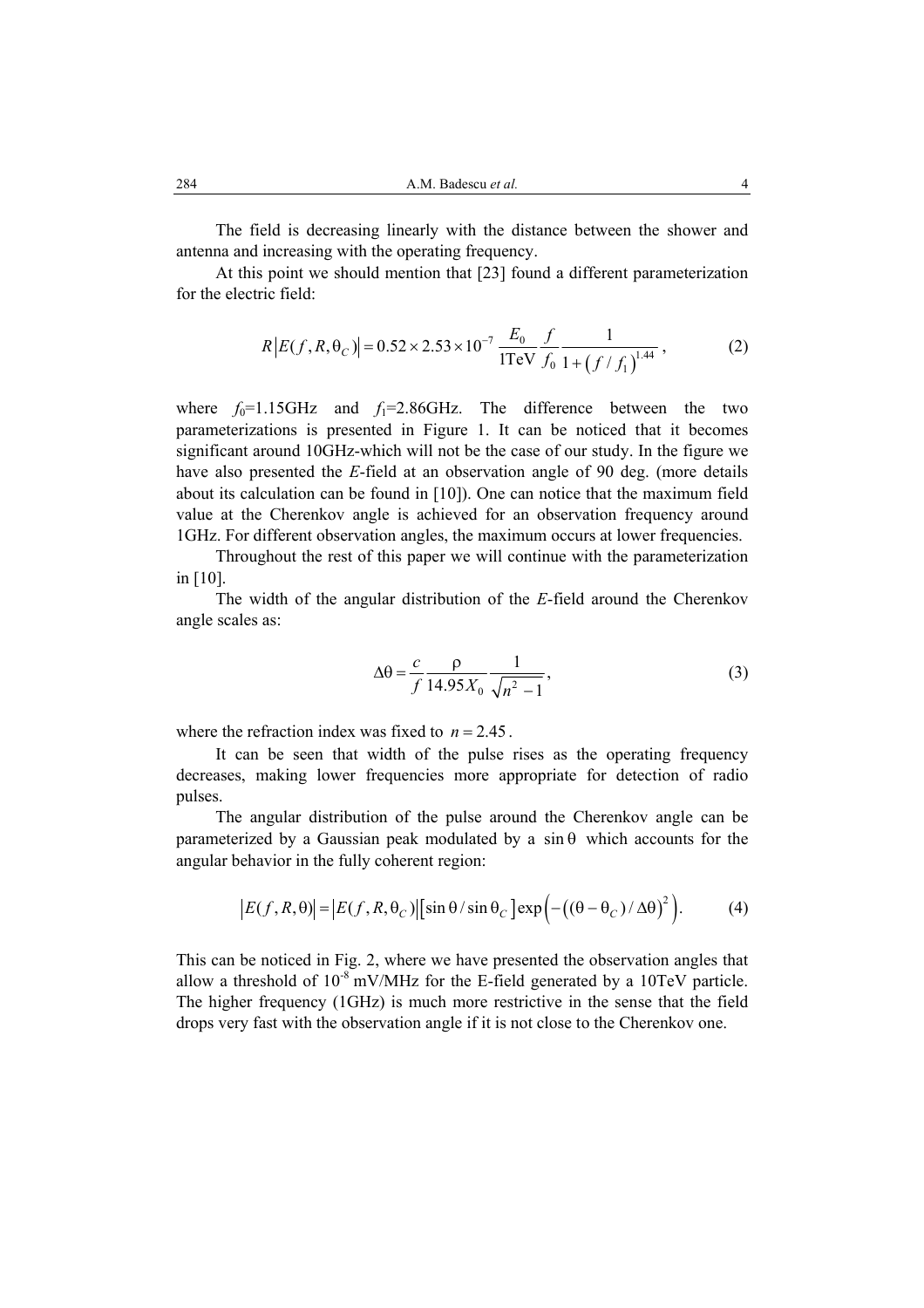

Fig. 1 – The *E*-field generated by a 10TeV particle at the Cherenkov angle as function of the operating frequency. The dashed line describes the parameterization in [10]; the dotted line – the parameterization in [23]. Both cases are at Cherenkov angle. The continuous line presents the parameterization in [10] at an observation angle of 90 deg.

#### **3. PROPAGATION EFFECTS**

In the following we will determine how the propagation medium affects the absolute strength of the pulse emitted by the shower.

For propagation in salt domes we can expect no scattering effects and depolarization phenomena [24]. On the other hand, both real  $\mathcal{R}\{\varepsilon_1\}$  and imaginary  $\Im{\{\varepsilon_1\}}$  parts of the permittivity are temperature and frequency dependent [25].



Fig. 2 – The *E*-field generated by a 10TeV particle as function of the observation angle. The dashed line describes a 1 GHz operating frequency; the continuous line – 100 MHz.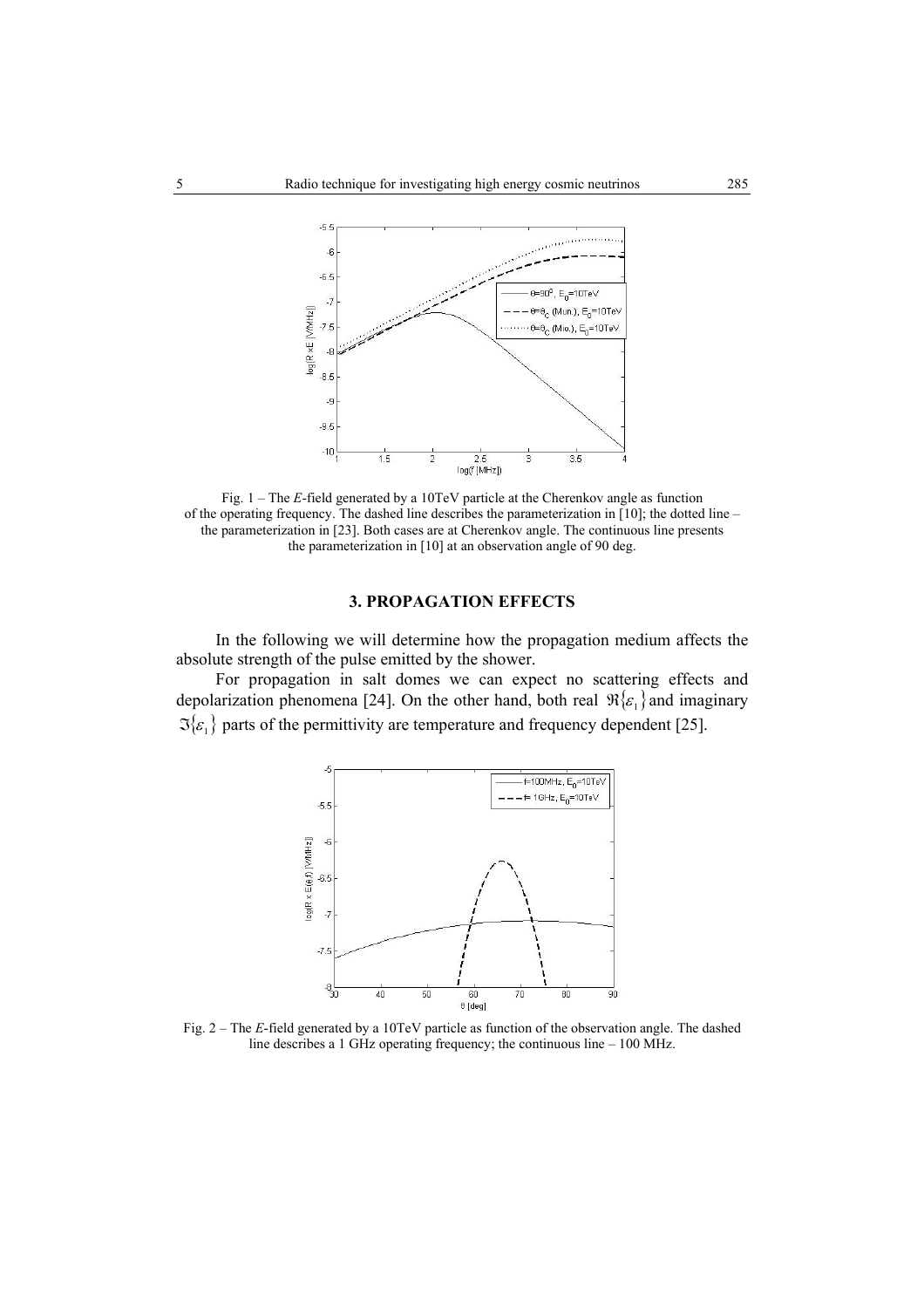As we have no quantitative data yet, we will assume a homogeneous, nondispersive media characterized by a dielectric constant of  $\varepsilon_1 = 6 + i10^{-3}$ . The imaginary part of the permittivity is a measure of the absorptions in the medium. The absorption coefficient is given by [24]:

$$
\alpha = \left[ \pi \sqrt{\mathfrak{R}\{\varepsilon\}} / \lambda_0 \right] \tan \left( \mathfrak{I}\{\varepsilon_1\} / \mathfrak{R}\{\varepsilon_1\} \right). \tag{5}
$$

We will determine the effect of impurities in the medium at different frequencies, when the permittivity is  $\varepsilon_1 = 6 + i10^{-5}$  (Fig. 3).



Fig. 3 – The field attenuation as function of the propagation distance. The dashed line represents the situation when  $f = 100$ MHz and the continuos one, at 1 GHz.

The second propagation phenomenon to consider are reflexions at separation borders between dielectrics. We will assume that the boreholes that contain the antennas are filled with air.

The electromagnetic radiation travels first in the salt medium and only a fraction of the electric and magnetic fields will cross the interface of separation between the two media (salt/air) while the rest will be reflected backwards and regarded as loss.

The angle that the incident wave makes with the normal at the separation border is  $a$  and the angle of the transmitted wave in the second medium is  $t$ , connected by Snell's law:

$$
\sin a = m \sin t,\tag{6}
$$

where *m* is the ratio of the refractive indexes of salt to air.

For unpolarized incoming radiation, the fraction of the transmitted to incident field from salt to air is given by [26]: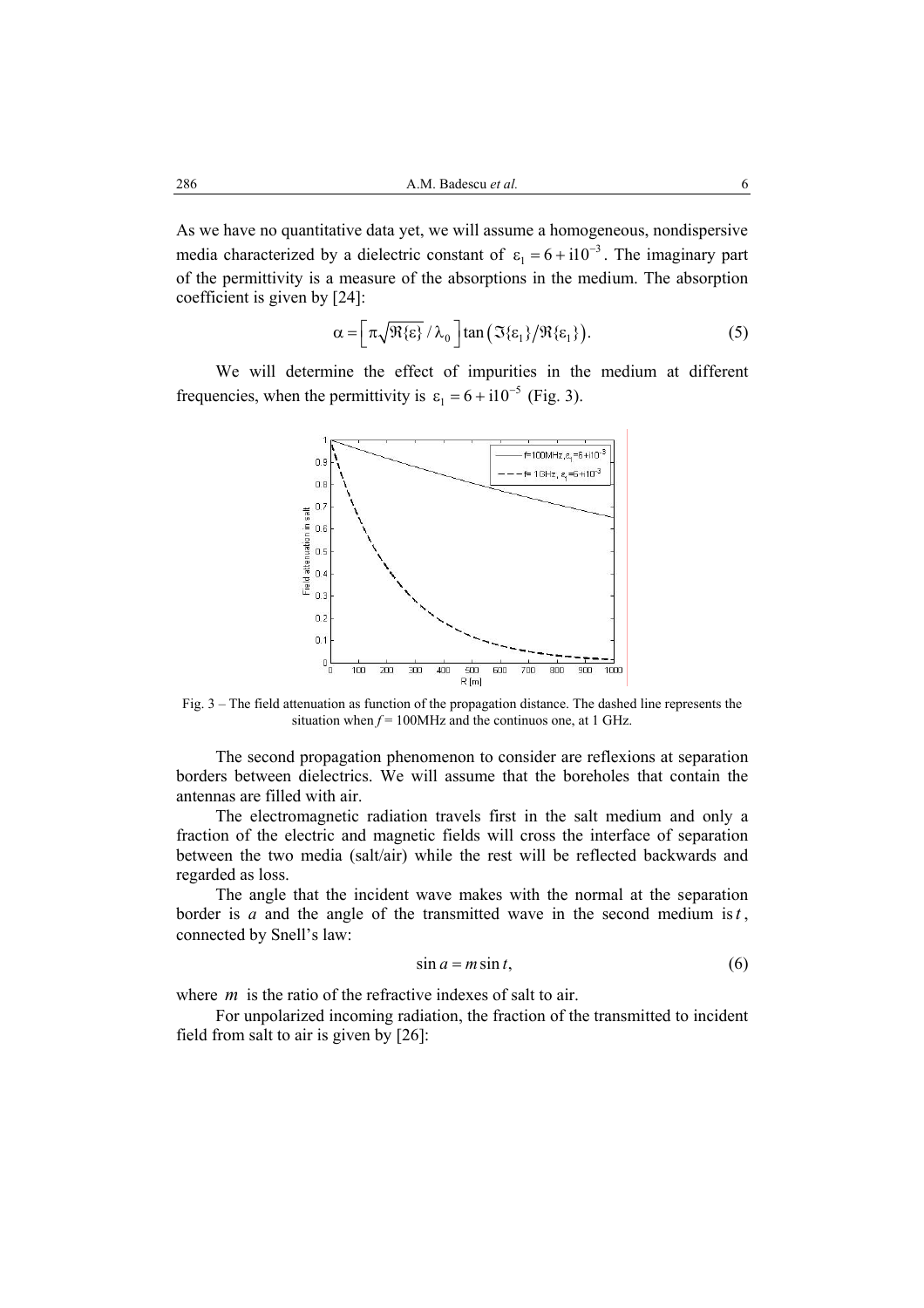$$
T(\varepsilon_1) = \frac{1}{2} \int_0^{\pi/2} \left( \frac{2\cos a}{\cos a + m\cos t} + \frac{2\cos a}{m\cos a + \cos t} \right) da,\tag{7}
$$

where the first term in the integral represents the vertical polarization and the second, the horizontal one. The modulus is the fraction of the field that is transmitted (if  $\varepsilon_1 = 6 + i10^{-3}$  then  $|T| = 0.7846$ ) and the imaginary part - the shift in phase of the electric field. The integral is performed in the  $[0, \pi/2]$  interval as the waves enter a medium with a lower refraction index.

## **4. ANTENNA CHARACTERISTICS**

Knowledge of antenna behavior is very important especially as in Ultra Wide Band (UWB) systems conventional methods for characterizing the antenna prove limiting. The need of UWB system is given by the broad band type of the Cherenkov pulse spectrum. In such systems, the antenna acts like a filter so a transfer function must be associated with it [27].

In reception mode, the most promising is the TEM horn that outputs a voltage waveform that is identical to the incident *E*-field. This is because it maintains uniform characteristic impedance [28]. Used with a matched filter and a characteristic impedance of 0.14V/V/m, the detection limit of the energy of the primary particle that generates the shower is a factor of 7 lower than the result obtained with half-wave dipoles in [7].

The major inconvenient is that a TEM horn is highly expensive*.* The following comes from its shape that makes it hard to handle in underground scenarios.

The antenna transfer function is the ratio of the antenna output voltage  $V_{rec}$  to the *E*-field at the antenna  $E_{ant}$ . Its dimension is a length, the so-called effective antenna length [29]. For a dipole antenna, the transfer function is given by:

$$
TF_A(f, l, \theta_a) = \sqrt{Z_L / \eta_0} \left| H_{ant}(f, l, \theta_a) \right| \sqrt{c / 4\pi f}, \tag{8}
$$

with  $\eta_0 = 377\Omega$  (the intrinsic impedance of free space) and  $Z_L$  – the receiver input impedance. *c* is the speed of light in medium (here, air), *l* is the length of the dipole and  $\theta_a$  is the angle of incidence with respect to the normal (broadside) of the antenna.

Following [27] one finds that:

$$
H_{ant} = F_P(f, l, \theta_a) F_T(f, l), \tag{9}
$$

where the pattern term is: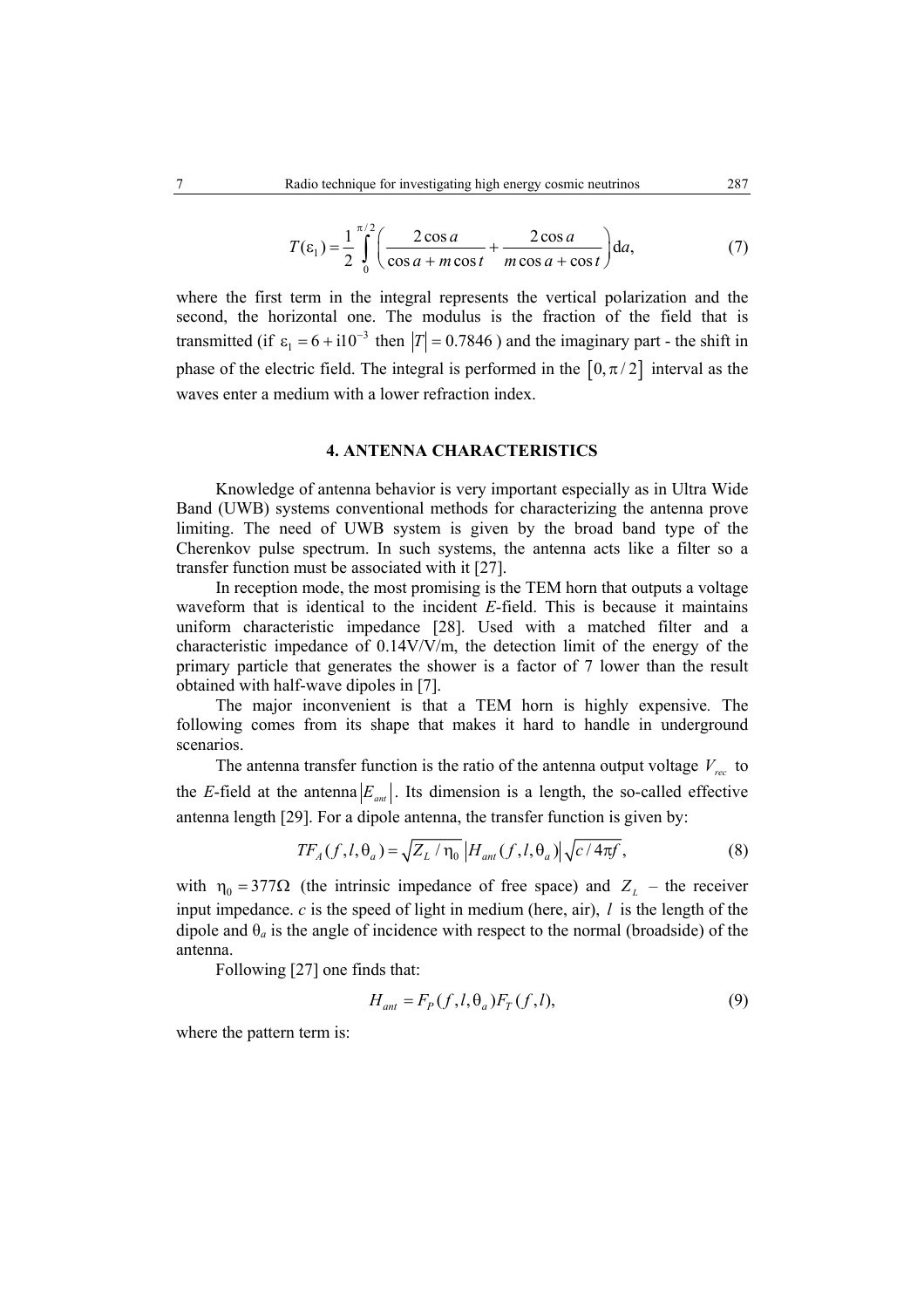$$
F_P(f, l, \theta_a) = \left[ \cos \left( \pi f l \cos \theta_a / c \right) - \cos \left( \pi f l / c \right) \right] / \sin \theta_a \tag{10}
$$

and

$$
F_T(f,l) = j2 \sqrt{\frac{1}{\pi \varepsilon_0 f}} \frac{\sqrt{Z_0}}{R_r / \left[\sin\left(\frac{\pi f l}{c}\right)\right] - j\eta_0 \cos\left(\frac{\pi f l}{c}\right) + Z_0 \sin\left(\frac{\pi f l}{c}\right)}.
$$
 (11)

Note that  $Z_0 = 50\Omega$  is the characteristic impedance of the port. The term  $R_r$ represents the radiation resistance that is dependent on the operating frequency, length of antenna, angle with respect to the normal and current distribution [30]. For a half-way dipole,  $R_r = 73\Omega$ .

The theoretical dependence of the transfer function on  $\theta_a$  is shown in Fig. 4. One can notice the sidelobes at the higher frequency that will clearly affect the results. Resonance phenomena are expected when considering transfer function variation in frequency.

Considering all presented effects, at the antenna, the pulse will have the form:

$$
V_{rec}(R, \theta, \varepsilon_1, f, l, \theta_a) = \sqrt{\varepsilon_1} |E(f, R, \theta)| \times \exp[-\alpha(\varepsilon_1)R] \times T(\varepsilon_1) \times
$$
  
 
$$
\times TF_a(f, l_{ant}, \theta_a) \times \cos(\vec{E}, TF_a),
$$
 (12)

where the last term represents the angle between the incoming *E*-field (shifted at the separation border of media) and the angle of incidence with respect to the normal (broadside) of the antenna. As we made no speculations about the direction of the incoming neutrino, we will assume the cosine to be 1.



Fig. 4 – Transfer function a dipole antenna of 80 cm with  $\theta_a$  at two operating frequencies: continuous line-100MHz, dashed line-1GHz.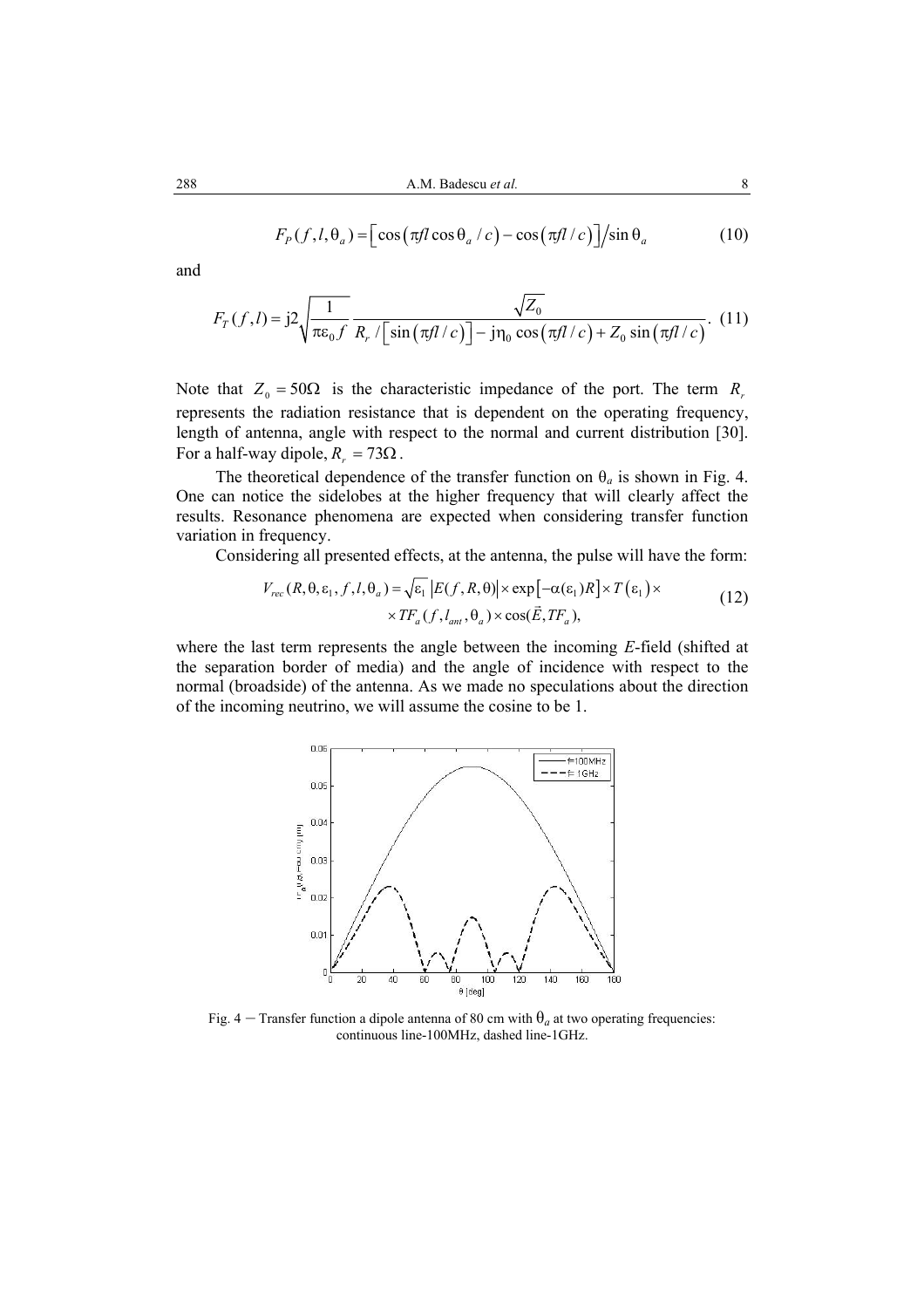In Fig. 5 we presented the voltage at the antenna as function of the distance between the shower and the antenna location. We ignored the sidelobes in the transfer function and considered only its maximum value. As expected, it is decreasing with the increase in *R*. On the other hand, one can notice that the observation angle is much more important at higher frequencies (lower panel). The field is also more attenuated at higher frequencies. For a higher energy of the incident particle (10 PeV), the generated *E*-field was four orders of magnitude stronger.

The power delivered to the receiver is maximum if the antenna is folloed by an adapted filter with a matched load impedance,  $Z_L(f) = Z_a^*(f)$  where  $Z_a^*(f)$ represents the complex conjugate of the frequency dependent antenna impedance.



Fig. 5 – Voltage on the antenna as function of the distance between the shower and antenna, for an *E*-field generated by a 10TeV particle. The upper panel presents the situation of an operating frequency of 100MHz and the lower panel, an operating frequency of 1GHz. Both cases present different observation angles: 50 deg. (thin line), 66.13 deg. (thicker line) and 90deg. (thickest line).

Under matched conditions, the voltage delivered to the load is given by:

$$
V_m = \left[ V_{rec} Z_a^*(f) \right] / \left[ 2 \Re \{ Z_a(f) \} \right] \tag{13}
$$

and is presented in Fig. 6. We have chosen to represent it in the frequency interval up to 1.6 GHz as at the turnover frequency  $f_r = 1.7$  GHz the waves start to loose their coherency [10].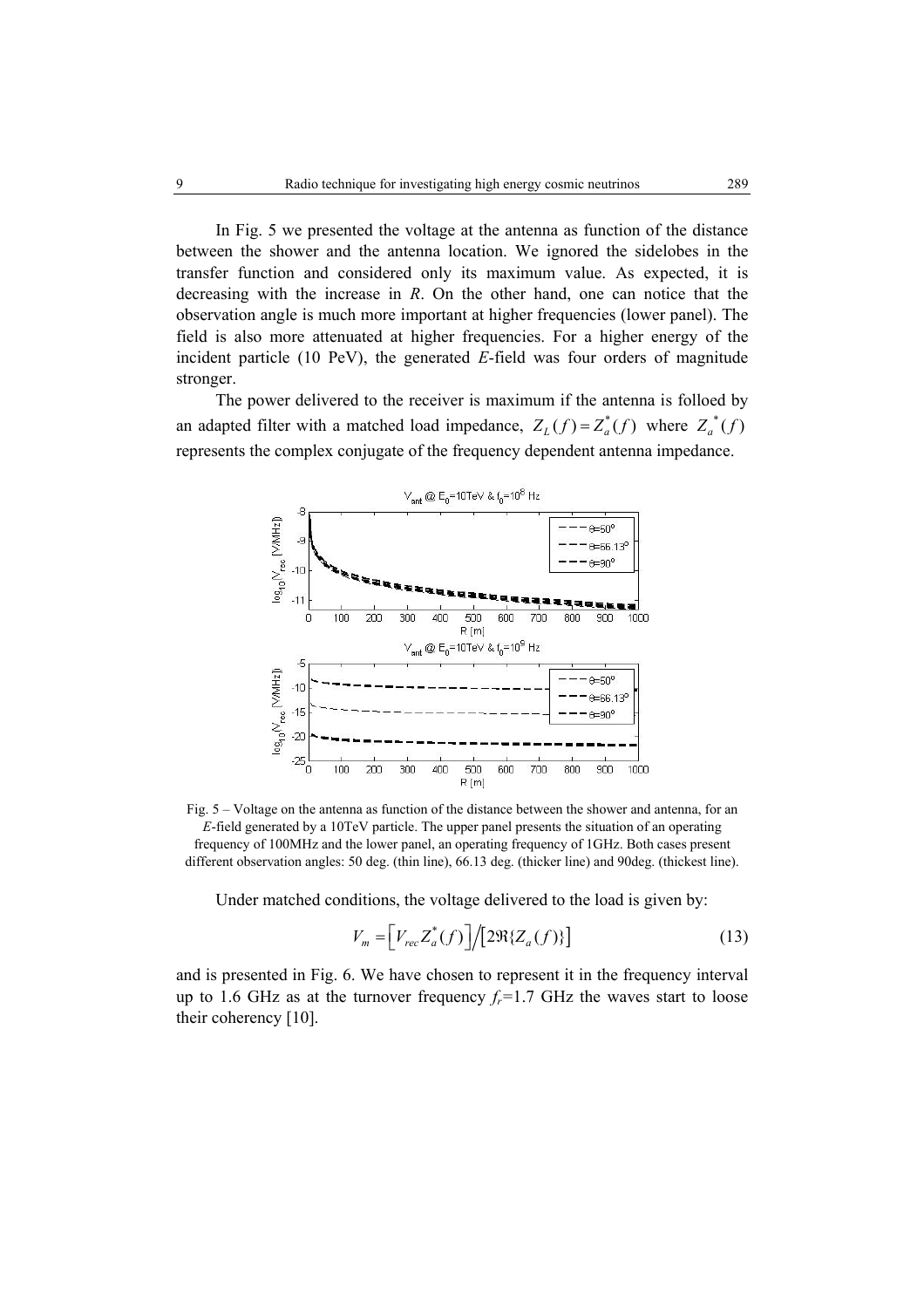

Fig. 6 – Voltage delivered to the load. The upper panels present the situation when the distance between antenna and receiver is 500 m and the lower panel  $-R = 100$  m. The plots on the left side show observations at the Cherenkov angle and the lots on the side show observations at the 90 deg.

# **5. SIGNAL TO NOISE RATIO**

Usually in a system there are more types of noise: Johnson noise generated in the circuitry and the noise given by EM residual fields. In our detector, thermal noise background is neglectable as salt in domes is covered by thick soil, which absorbs electromagnetic wave completely. This way the system is background free from natural or artificial radio waves coming from the surface of the earth and the only contribution to the noise is due to blackbody radiation corresponding to the temperature of the rocks.

Detection of known signal in a white Gaussian noise background is a standard problem of signal processing and is maximized in the sense of maximizing the signal to noise ratio by use of a matched correlation receiver. This way [25]:

$$
\text{SNR}^2 = \frac{2}{kT_n} \left( \int_{-\infty}^{\infty} \left| V_m\left(f\right) \right|^2 \, \mathrm{d}f \right)^2 / \int_{-\infty}^{\infty} \left| V_m\left(f\right) \right|^2 R_L\left(f\right) \mathrm{d}f \,, \tag{14}
$$

where  $R_L$  is the resistive component of the load impedance  $Z_L$  (equal to  $Z_a^*$ ) and  $T_n$  – the system temperature.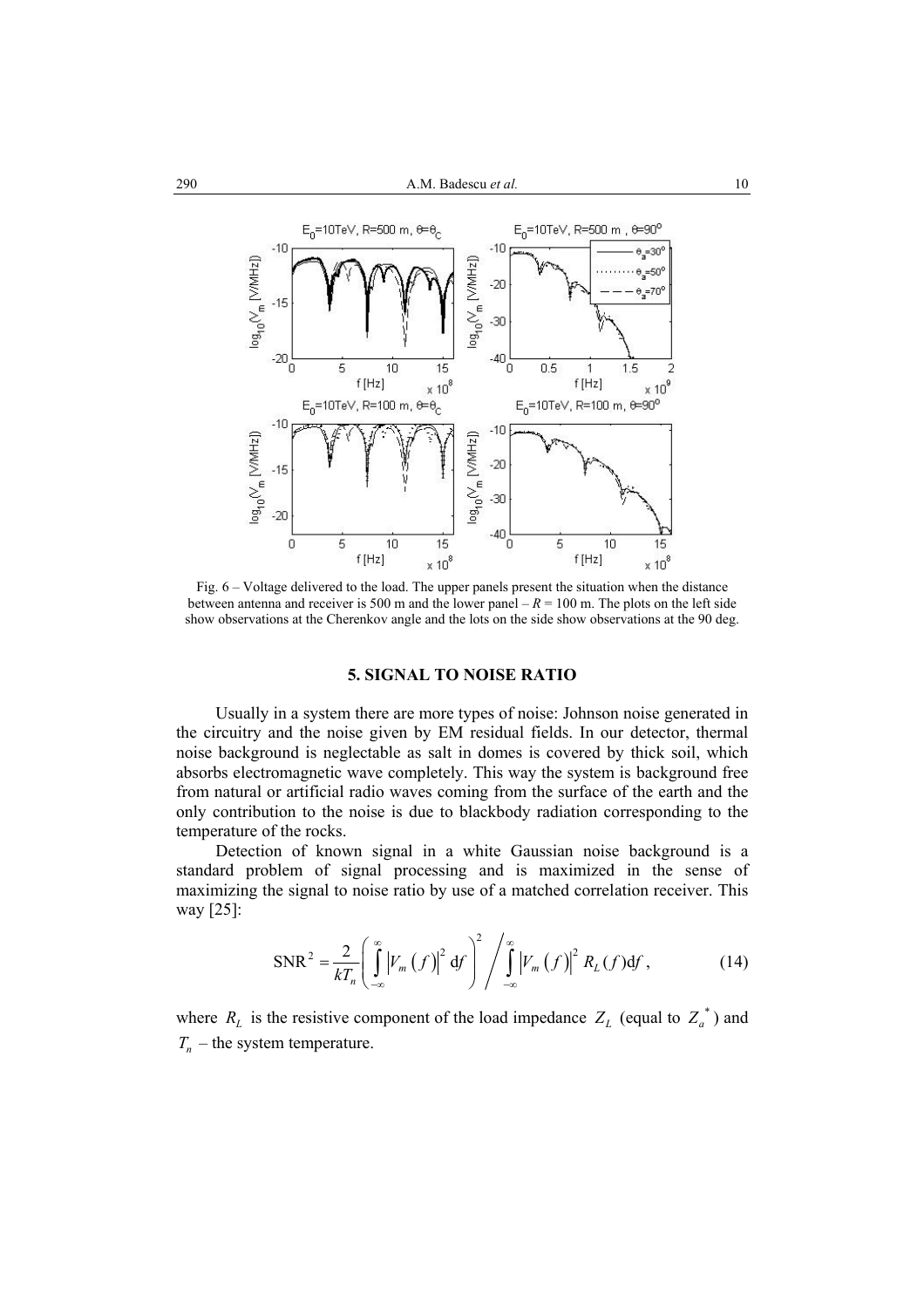We have assumed a system temperature of  $T_n = 450K$  *(based on about 310K)* for the salt and a receiver noise temperature of 140K, consistent with low-noise amplifiers available commercially) and plotted the variation of SNR with the energy of the primary particle (Fig. 7). As expected, SNR is lower at higher distances between source and antenna and also at angles far from Cherenkov angle. For a 10TeV particle, the SNR at  $\theta_C$  at 1 000m is 46.5 dB, and at 100m–79.09 dB. At  $\theta$  = 30 deg., SNR=30.74dB. For all angles and distances, the SNR is in the detection limit.



Fig. 7 – SNR as function of the energy of the primary particle. We have presented with a dashed line the SNR at θ*C* at 1 000 m; with a continuous line-at 100 m. The dotted line represents SNR at 1 000 m with  $\theta = 30$  deg. We have assumed  $\theta_a = 30$  deg.

# **7. CONCLUSIONS**

In this paper we have shown that the shower generated field is decreasing linearly with the distance between the shower and antenna and increasing with the operating frequency up to about 1 GHz. On the other hand, the width of the pulse rises as the operating frequency decreases, making lower frequencies (hundred of MHz) more appropriate for detection of radio pulses.

Another argument for observations at lower frequencies is that the antenna transfer function has more side lobes at higher frequencies (for a chosen length of the dipole).

More to that, after considering propagation effects, we proved that at higher frequencies the field gets more attenuated in absolute value and that the variation of the distance between the source and receiving antenna is not producing any considerable effects in the sense that reconstruction of the energy of the primary particle would be impossible.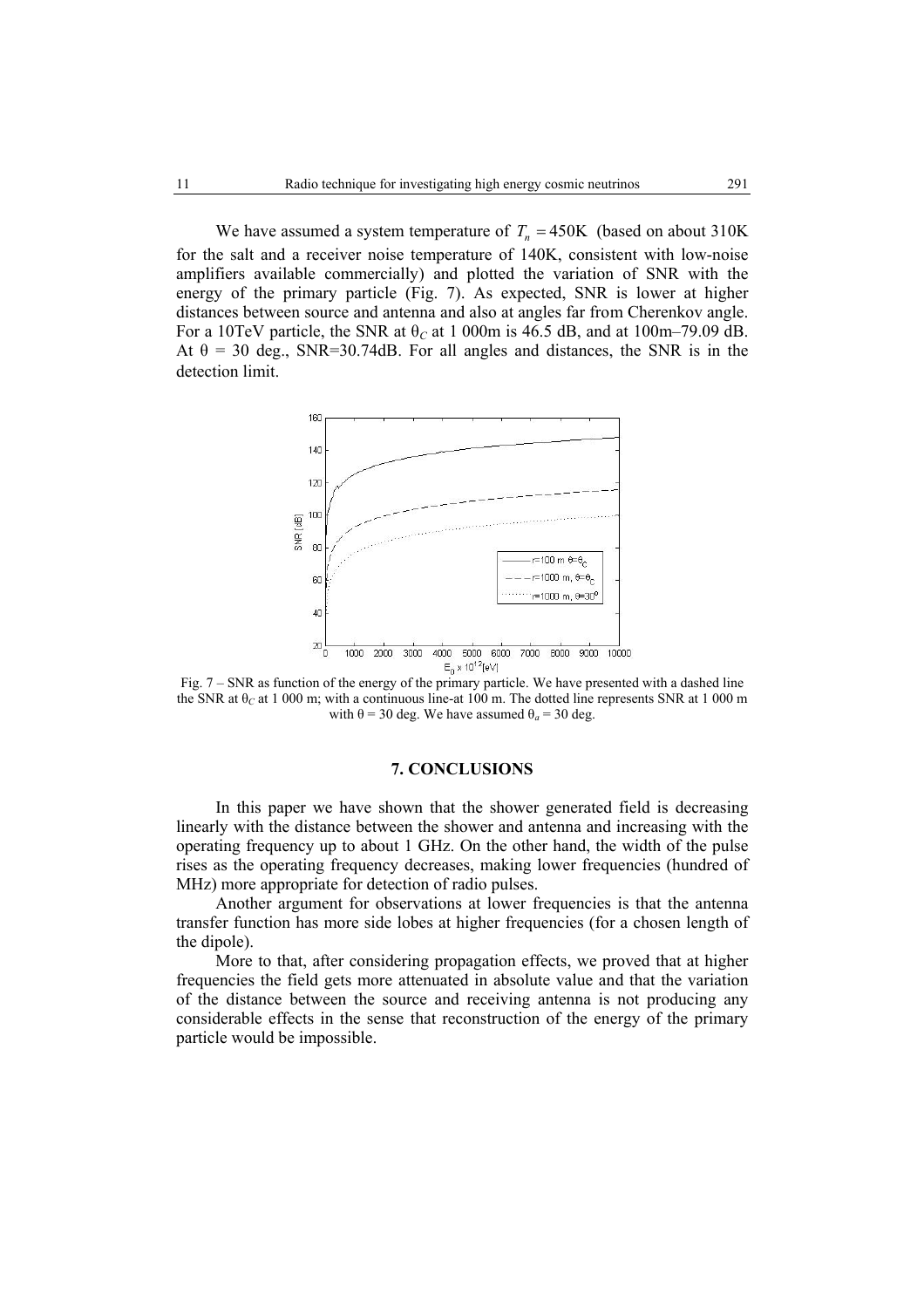Last observation is considered to be a disadvantage because the magnitude of the measured field at different distances should have been used in order to reconstruct the direction and energy of the primary particle. Another key point is that at lower frequencies all observation angles are producing similar results. If we would have added the measurement uncertainties, reconstruction of the direction of arrival of the initial particle would become impossible.

The SNR is showing good values at energies above 10TeV, no matter the distance and observation angle.

For an actual design the array parameters such as antenna separation, noise level, operating frequency and bandwidth of each antenna are to be optimized for largest effective volume and minimal cost. The optimization will depend strongly on the shape of the neutrino flux to be measured, but it is clear that higher neutrino sources can allow sparse arrays of antennas in the 100 MHz range and below, which may turn out to be cheaper.

*Acknowledgments*. A. Badescu is the beneficiary of a grant offered by POSDRU through the POSDRU/6/1.5/S/16 contract. The research activity for this paper was supported by the Romanian Authority of Scientific Research through the 82-104/2008 (DETCOS) project.

#### REFERENCES

- 1. A.M. Apostu et al., Rom. Rep. Phys., **63**, 220 (2011).
- 2. G. Toma et al., Rom. Rep. Phys., **63**, 383 (2011).
- 3. B. Mitrica, Rom. Rep. Phys., **62**, 750 (2010).
- 4. M. Cherciu, A.Jipa, Rom. Rep. Phys., **62**, 731 (2010).
- 5., M. Petrovici et al., Rom J. Phys., **56**, 654 (2011).
- 6. A. Saftoiu et al., Rom. J. Phys., **56**, 664 (2011).
- 7. J.Alvarez-Muniz, E. Zas, Phys. Lett. B, **434**, 396 (1998).
- 8. J.Alvarez-Muniz, R.A.Vazquez, E. Zas, Phys. Rev. D, **62** (2000).
- 9. J.Alvarez-Muniz, R.A.Vazquez, E. Zas, Phys. Rev D, **61** (2001).
- 10. J.Alvarez-Muniz, E. Marques, R.A. Vazquez, E. Zas, Phys. Rev. D, **74** (2006).
- 11. E. Zas, F.Halzen, T.Stanev, Phys. Rev. D, **45**, 362 (1992).
- 12. G. A. Askaryan, JETP, **14**, 441 (1962).
- 13. Kravchecko et al., Phys. Rev. D, **73**, 082002 (2006).
- 14. Silvestri, Proc. Int'l School of Cosmic Ray Astrophysics, astro-ph/0411007, 2004.
- 15. S. Sun, P. Chen, M.Huang, arXiv:1002.0023v1 (2010).
- 16. N. Lehtinen et al., Phys. Rev. D, **69**, 013008 (2004).
- 17. P. W. Gorham et al., Phys. Rev. Lett., **93**, 041101 (2004).
- 18. A. Connolly, Nucl. Instr. and Meth. A, **604**, 1–2 (2009).
- 19. M. Chiba, T. Kamijo, O. Yasuda, Y. Chikashige, T. Kon, Y. Takeoka and R. Yoshida, Phys. Atom. Nuclei, **67**, 2050-2053(2004).
- 20. Lusczeka, E.R., 29th International Cosmic Ray Conference Pune, **8**, *8*, 331334 (2005).
- 21. B. Hartmann, arXiv:astro-ph/0606697v1 (2006).